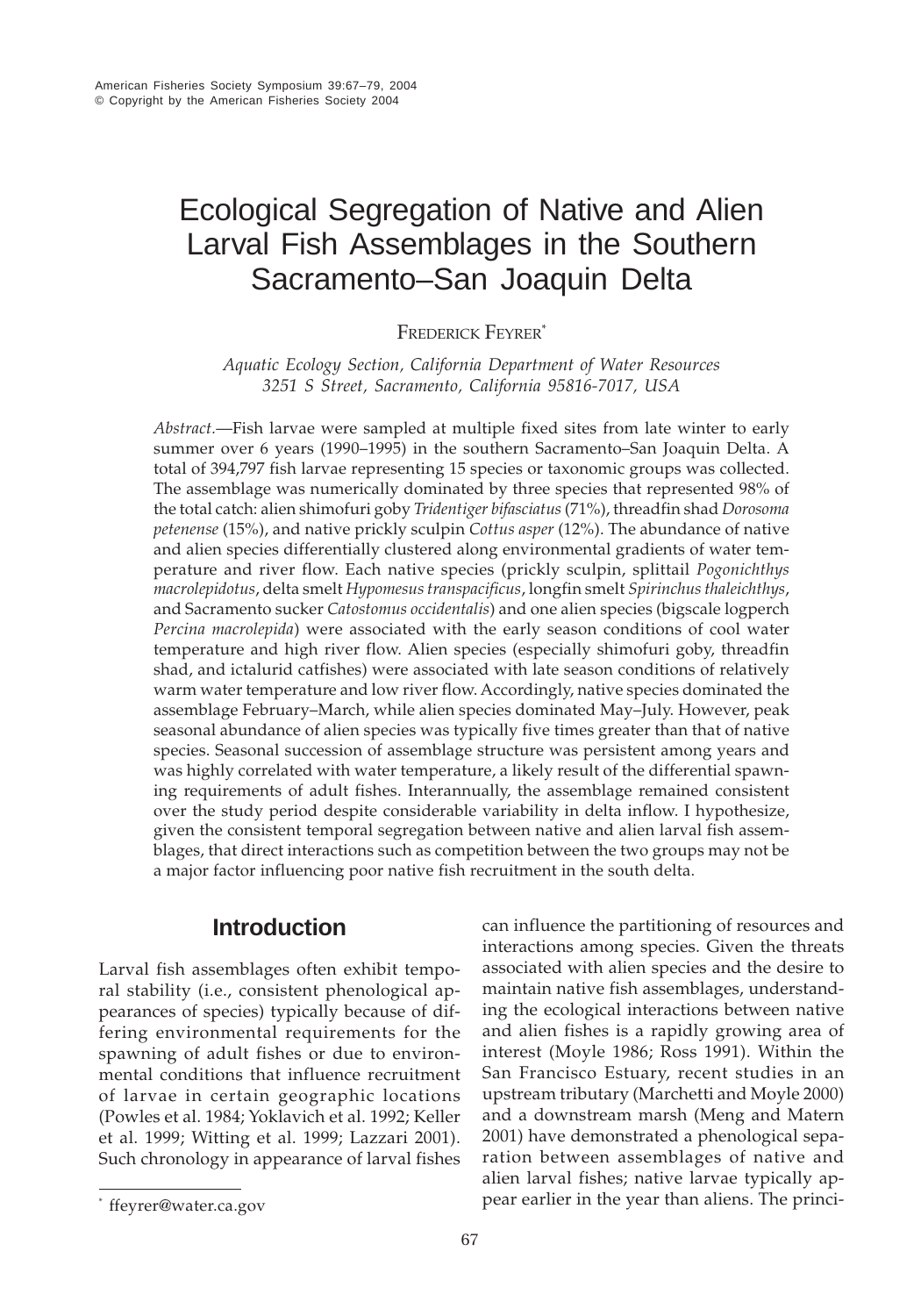pal factors believed to be driving these observations were the influence of water temperature and river flow on timing of adult fish spawning (Marchetti and Moyle 2000; Meng and Matern 2001).

Poor recruitment of native fishes during early life stages has been identified as one potential mechanism limiting their abundance in the Sacramento–San Joaquin Delta (Bennett and Moyle 1996). Recruitment success is dependent upon survival rates, which can be influenced by biotic and abiotic factors (Houde 1987; Harvey 1991; Letcher et al. 1996). If the seasonal succession of native and alien fish larvae in the south delta is similarly segregated, as has been observed in other regions of the system, then potential for direct interactions, such as competition between the two groups, may be limited in time and thus may not strongly influence recruitment of native fishes.

In this paper, I present results of a 6-year ichthyoplankton study conducted in the southern delta. The study was initiated to describe larval fish assemblages in the south delta and to evaluate impacts of large-scale water diversions by the State Water Project (SWP) and Central Valley Project (CVP), state and federal facilities that divert water from the system for agricultural and municipal consumption. The present analysis focused on describing larval fish assemblages of the south delta with an emphasis on the ecological associations of native and alien species. My goals were to evaluate the status of native fish reproduction in the south delta, as determined by the presence of larvae, and to evaluate the extent of spatial and temporal co-occurrence between native and alien species. I addressed the following specific questions: (1) what species comprise the larval fish assemblage in the south delta? (2) are there associations among species and environmental variables? and (3) are there persistent temporal and spatial patterns of assemblage structure?

#### **Study Area**

The Sacramento–San Joaquin Delta (Figure 1), located upstream of the confluence of the Sacramento and San Joaquin rivers, consists of more than 1,000 km of waterways with a drainage area encompassing approximately

40% of California's surface area (Nichols et al. 1986). During peak diversions, up to 65% of the delta's natural discharge is diverted for agricultural and municipal consumption (Nichols et al. 1986). The majority of this water (up to  $73 \times 10^8$  m<sup>3</sup>/year) is diverted at large pumping facilities in the south delta by the SWP and CVP. The south delta is arguably the most degraded region of the system due to altered physical habitat, hydrodynamics, and water quality associated with the water project facilities and flood control projects (Arthur et al. 1996). Similar to other locations with highly altered habitats (Ross 1991), the adult fish fauna of the south delta is numerically dominated by alien species (Feyrer and Healey 2003).

Fish larvae were sampled at seven sites in the south delta: four sites in Old River and one site each in Grant Line Canal, Salmon Slough, and Victoria Canal (Figure 1). These waterways, referred to locally as sloughs, are approximately 1–5 m in depth, tidally influenced, and are constricted within flood control levees. Rock-reinforced banks (riprap) dominate riparian habitats, and alien submerged aquatic vegetation, primarily Brazilian waterweed *Egeria densa*, is prevalent in the shallow littoral zone; only remnants of natural wetland riparian habitats exist. The primary source of freshwater for the south delta is the San Joaquin River. Agriculture is the dominant land use activity beyond channel levees, and hundreds of small local agricultural diversion facilities are scattered throughout the region.

#### **Methods**

#### Data collection

Fish larvae were sampled during daylight hours approximately 3 d per week from April to July 1990 and 5 d per week from February to July 1991–1995. A 10-min oblique tow with a 505-µm-mesh net mounted on a towing sled was conducted at each site. The net measured 1.5 m in length and had a 0.4-m mouth diameter. A 1,000-mL plastic collecting jar, screened with 470-µm-mesh bolting cloth, was attached to the net to collect samples. A flowmeter was attached to the net frame to measure the volume of water filtered during a tow. After each tow, samples were rinsed into the collecting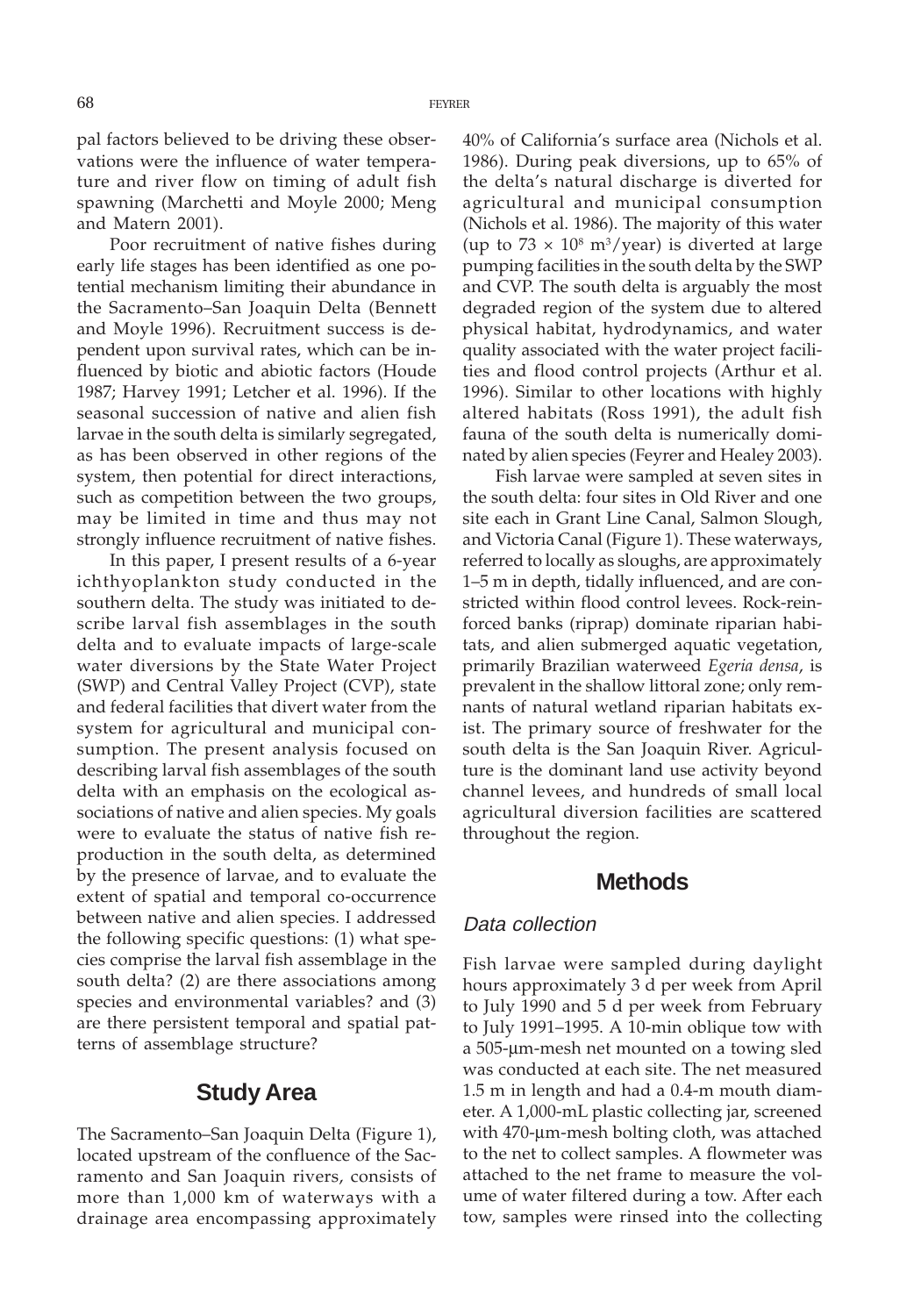

FIGURE 1. Larval fish sampling sites in the southern Sacramento–San Joaquin Delta.

jar, preserved in 5% formalin, and stained with rose-bengal dye. In the laboratory, samples were rinsed with water through a 300-mmmesh sieve and sorted under a magnifying illuminator, and all fish larvae were identified to species or species groupings (Table 1) following the keys in Wang (1986).

Three environmental variables were measured at the time of sampling: specific conductance  $(\mu S)$  was estimated using a portable conductivity meter, water temperature (°C) was measured with a mercury thermometer, and water transparency (cm) was measured with a Secchi disk. Estimates of tidally averaged daily flow  $(m<sup>3</sup>/s)$  at each site were obtained from the California Department of Water Resources' CALSIM Hydrology Model. Raw data from this study are available online from the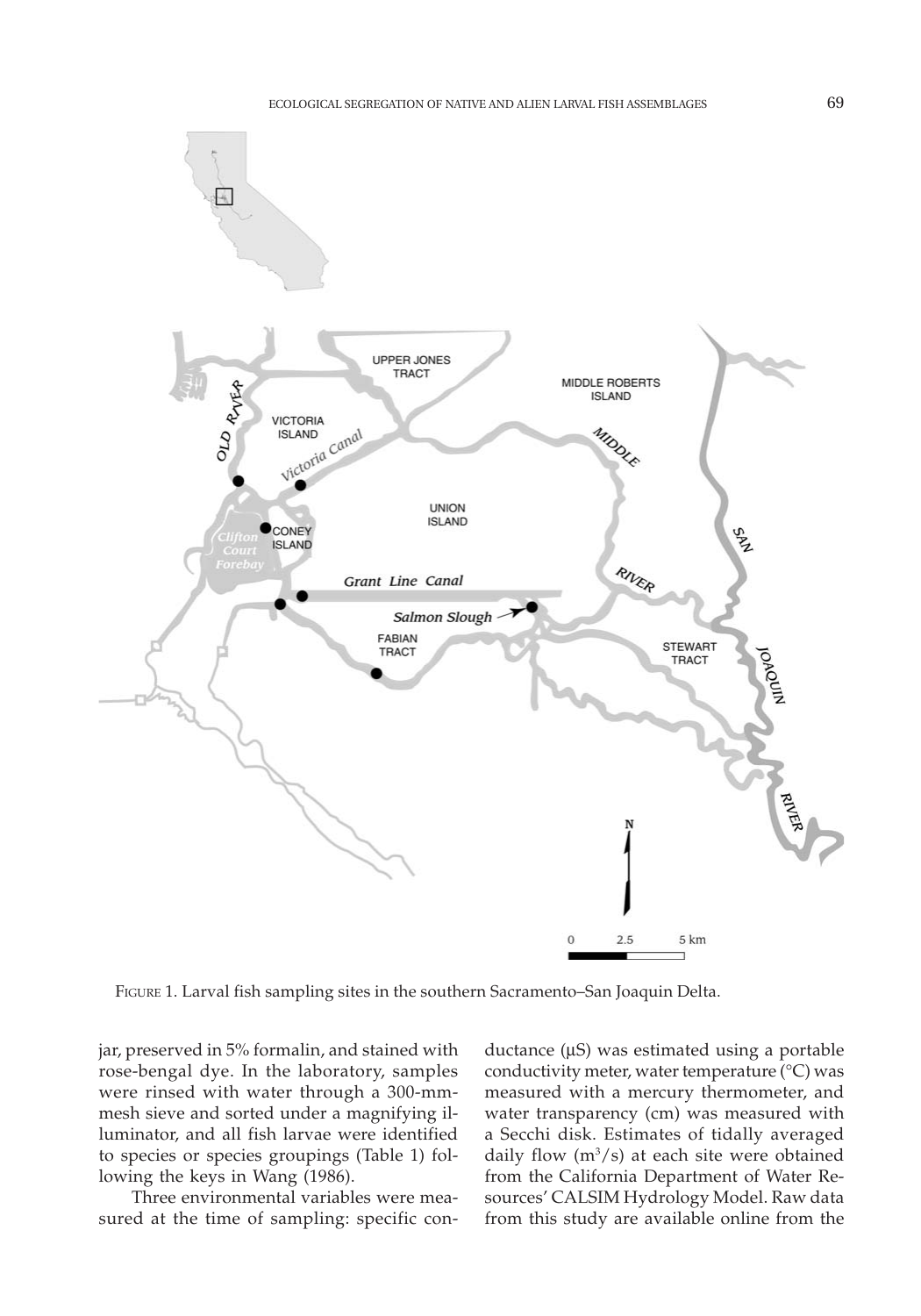#### 70 FEYRER

| south delta.                               |            |                |             |
|--------------------------------------------|------------|----------------|-------------|
| Taxa                                       | Code       | Number $(\% )$ | $%$ samples |
| Shimofuri goby Tridentiger bifasciatus     | SG         | 280,461 (71)   | 65          |
| Threadfin shad Dorosoma petenense          | TS         | 60,994 (15)    | 54          |
| Prickly sculpin Cottus asper*              | PS         | 46,926 (12)    | 53          |
| Striped bass Morone saxatilis              | <b>SB</b>  | 3,153(1)       | 36          |
| Centrarchidae                              | <b>CNT</b> | 979            | 18          |
| Cyprinidae (other than splittail)          | CYP        | 703            | 16          |
| Bigscale logperch Percina macrolepida      | BL         | 568            | 17          |
| <b>Ictaluridae</b>                         | <b>ICT</b> | 320            | 5           |
| Inland silverside Menidia beryllina        | IS         | 260            | 7           |
| Splittail Pogonichthys macrolepidotus*     | ST         | 201            | 5           |
| Delta smelt Hypomesus transpacificus*      | DS         | 74             | 4           |
| American shad Alosa sapidissima            | AS         | 65             | <1          |
| Sacramento sucker Catostomus occidentalis* | <b>SS</b>  | 47             |             |
| Longfin smelt Spirinchus thaleichthys*     | LS         | 31             | 2           |
| Yellowfin goby Acanthogobius flavimanus    | YG         | 15             | <1          |

TABLE 1. Species (asterisk indicates native status) or taxonomic groupings, code, total number, percent number (if greater than 1%), and percent occurrence in samples of larval fishes captured in the

Interagency Ecological Program website at http://iep.water.ca.gov.

#### Data analysis

I used canonical correspondence analysis (CCA) to examine the association of larval fish densities  $(\log_{10} [x/m^3 + 1])$  with environmental variables (Legendre and Legendre 2000). CCA is a multivariate direct ordination technique that extracts synthetic environmental gradients that maximize niche separation within species assemblages, thereby facilitating the interpretation of how species abundances relate to environmental variables. CCA was conducted with CANOCO software program (ter Braak and Smilauer 1998). I excluded two species, American shad and yellowfin goby, from this analysis because they occurred in less than 1% of the total samples  $(N = 1,436$  samples with fish larvae). The final model was constrained to only include environmental variables significant at  $P < 0.05$ , as estimated by the forward selection procedure with Monte Carlo simulations (199 permutations) provided by CANOCO (ter Braak and Smilauer 1998).

I used detrended correspondence analysis (DCA) to investigate spatial and temporal variation in assemblage structure, with the same species matrix used in the CCA. DCA is an indirect eigenvector ordination technique

based upon reciprocal averaging that corrects for the "arch effect" observed in reciprocal averaging (Gauch 1982; Legendre and Le-gendre 2000). Inferred primary gradients within assemblages are effectively displayed by DCA (Gauch 1982). Sample and species scores were generated with CANOCO software program (ter Braak and Smilauer 1998). DCA sample scores were subjected to an analysis of variance (ANOVA) procedure with site, month, year, and their interactions as factors. This procedure was used to partition the amount of variance accounted for by each of these variables, not to test for significant differences because replicate samples were not obtained at each site. Factor variance components were derived from expected mean squares based on a fixed effects ANOVA. This procedure allowed me to evaluate whether the spatial (site) or temporal (month and year) effects on assemblage structure were important alone or if they interacted. DCA sample scores were also sorted in numerous ways, and resulting plots were visually inspected for patterns. Detrending by segments was incorporated, and therefore only scores along axis I of the plots were interpreted as ecologically meaningful (Legendre and Legendre 2000). I used Pearson product-moment correlations to examine the relationship between DCA axis I sample scores and environmental variables.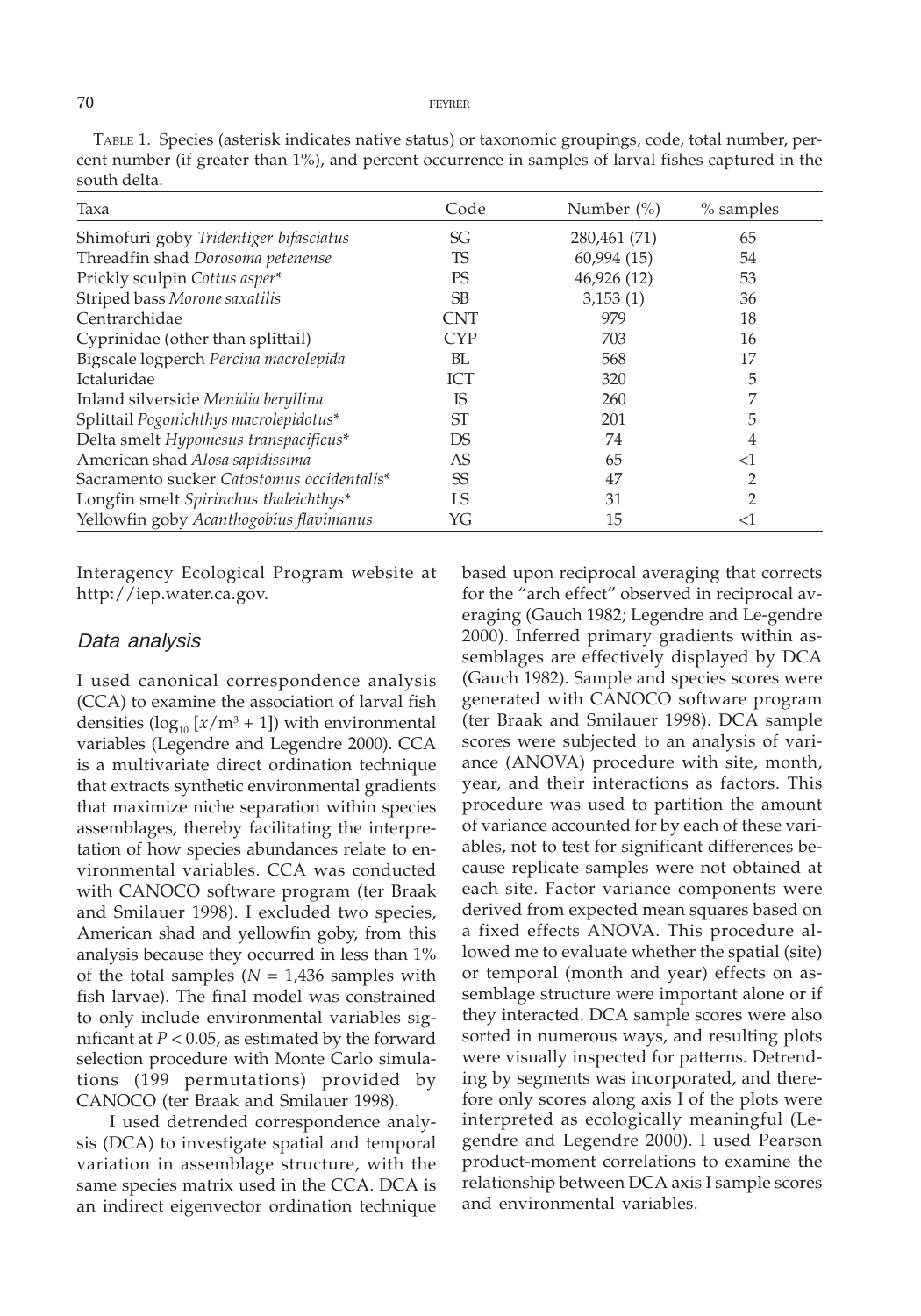#### **Results**

#### Environmental conditions

Among the environmental variables, river flow varied most among sites (Figure 2). Lowest flows occurred at the southernmost Old River site, Middle River, and Salmon Slough, while highest flows occurred at Grant Line Canal and the other Old River sites. Seasonally, river flows were highest February–April and lowest May–July. Only the southernmost Old River site exhibited almost no seasonal variation in river flow. Specific conductance was seasonally consistent, but slightly higher at the southernmost Old River, Grant Line Canal, and Salmon Slough sites (800–1,000 mS)

than at Victoria Canal and the other Old River sites (400–600mS). Water temperature increased with month and was very consistent among sites, ranging from approximately 12°C in February to 22°C in July. Secchi depth consistently ranged between 40 and 80 cm across months and sites.

#### Catch summary

Over the study period, 394,797 fish larvae representing 15 species or taxonomic groups were collected (Table 1). The assemblage was numerically dominated by three species that represented 98% of the total catch: alien shimofuri goby (71%), threadfin shad (15%), and native prickly sculpin (12%). Alien striped bass was



FIGURE 2. Mean monthly values (±SE) for environmental variables at each site in the south delta, 1990– 1995. Old River sites are are numbered from north to south.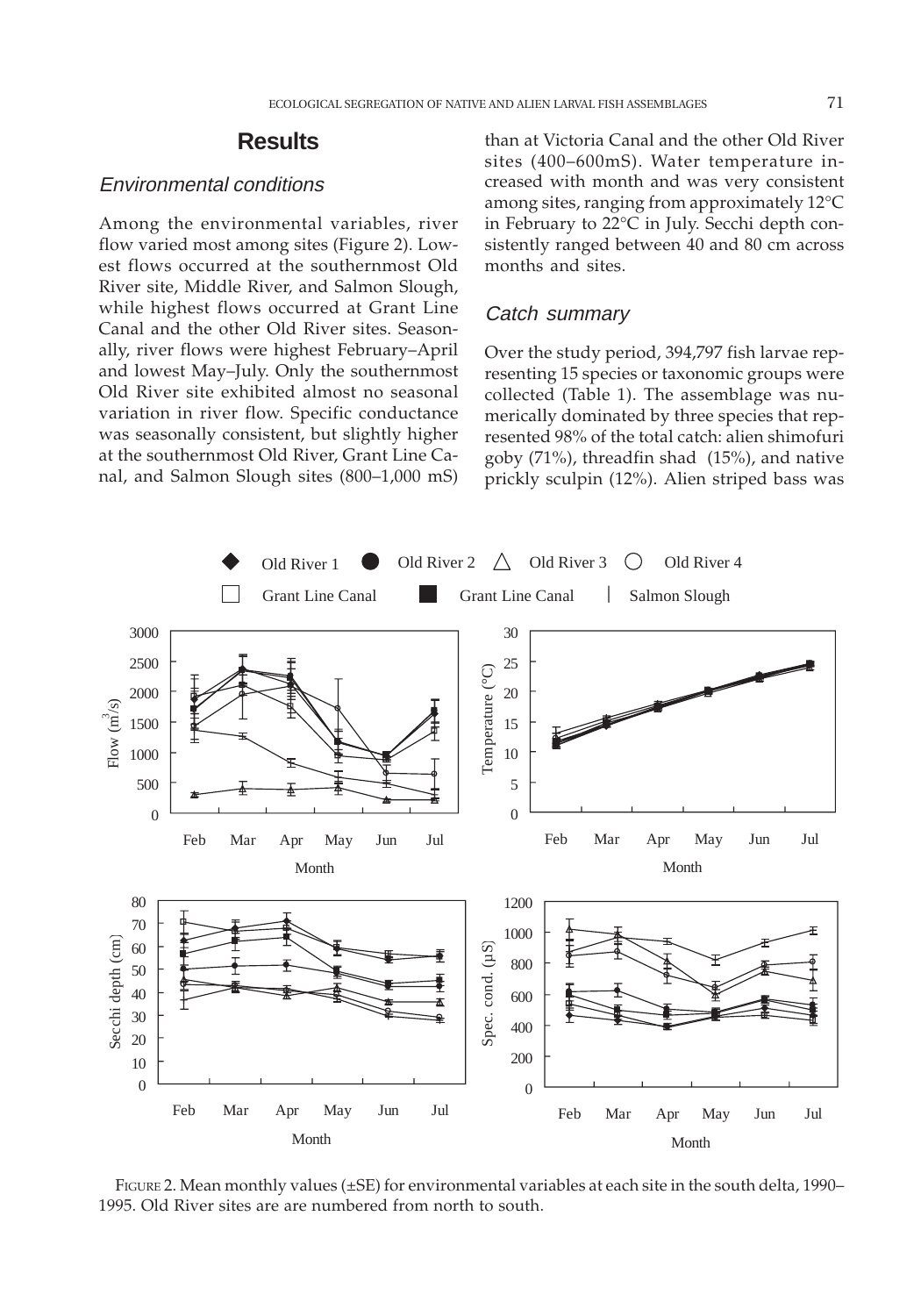the only other species that represented at least 1% of the total catch. Seasonally, native species dominated the assemblage early in the year (February–April) while alien species dominated late in the year (May–July; Figure 3). However, peak seasonal abundance of native species was typically five times lower than that of alien species.

#### Associations among species and environmental variables

The forward selection procedure retained all four environmental variables in the final CCA

model. The first two CCA axes explained 20% of the variation in species abundance (19% and 1%, respectively; Table 2). The influence of all four environmental variables on species abundances was depicted in a CCA ordination diagram (Figure 4). Native and alien species differentially clustered along environmental gradients of water temperature and river flow. Each native species (prickly sculpin, splittail, delta smelt, longfin smelt, and Sacramento sucker) and one alien species (bigscale logperch) were associated with the early season conditions of cool water temperature and high river flow. Alien species (especially



FIGURE 3. Mean monthly densities (±SE) of native and alien fish larvae in the south delta, 1990–1995.

TABLE 2. Results of a canonical correspondence analysis relating larval fish densitities to environmental variables in the south delta. Total inertia = 3.07.

|                                             | Axis 1 | Axis 2 |
|---------------------------------------------|--------|--------|
| Eigenvalue                                  | 0.594  | 0.033  |
| Species-environment correlation             | 0.838  | 0.308  |
| Cumulative percentage of variance explained |        |        |
| Species                                     | 19.4   | 20.4   |
| Species-environment relation                | 91.1   | 96.2   |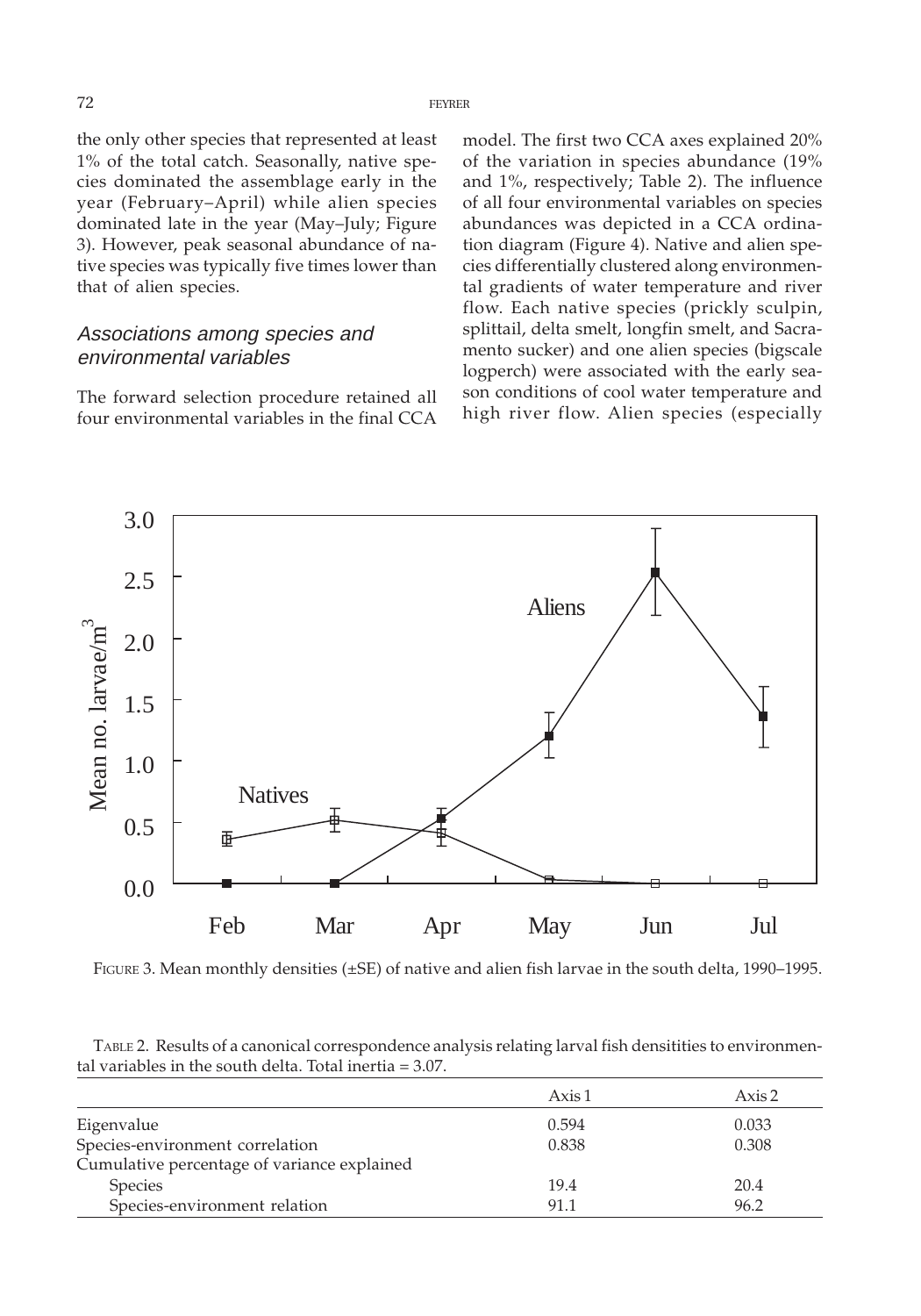

FIGURE 4. Ordination diagram showing results of canonical correspondence analysis depicting how larval fish abundances related to environmental variables in the south delta. Species codes are presented in Table 1. Environmental variables are given in bold: TEMP = water temperature, SC = specific conductance, FLOW = river flow, SECCHI = Secchi depth. Native species are enclosed by the polygon.

shimofuri goby, threadfin shad, and ictalurid catfishes) were associated with late season conditions of relatively warm water temperature and low river flow.

### Spatial and temporal variation in assemblage structure

The first DCA axis explained 27.8% of the variance (eigenvalue  $= 0.85$ ) in the larval fish assemblage matrix (Figure 5). Results of the ANOVA variance partitioning technique suggested that month accounted for the greatest proportion of variance (80%) in assemblage structure (Table 3). None of the other combinations of variables accounted for greater than 3.5% of the variance. This result was clearly demonstrated when DCA sample scores were sorted by month in an ordination diagram (Figure 6). Sample scores clustered tightly by month with a clear phenological progression from February to July. DCA axis I scores were highly correlated with water temperature (*r* = 0.82;  $P = 0.002$ ), suggesting it was the most important environmental variable structuring the larval fish assemblage (river flow,  $r = -0.73$ ,  $P =$ 0.37; Secchi depth, *r* = –0.36, *P* = 0.022; specific conductance,  $r = 0.11$ ,  $P = 0.017$ ). This result was consistent with the CCA, which indicated that species abundances clustered primarily along a water temperature gradient. Native species were associated with samples taken during early months (high axis I scores), while the alien species were associated with samples taken during later months (low axis I scores; Figure 5). These results also were consistent with the CCA, which demonstrated an ecological segregation between native and alien species based primarily on water temperature.

## **Discussion**

The south delta larval fish assemblage is numerically dominated by alien species. This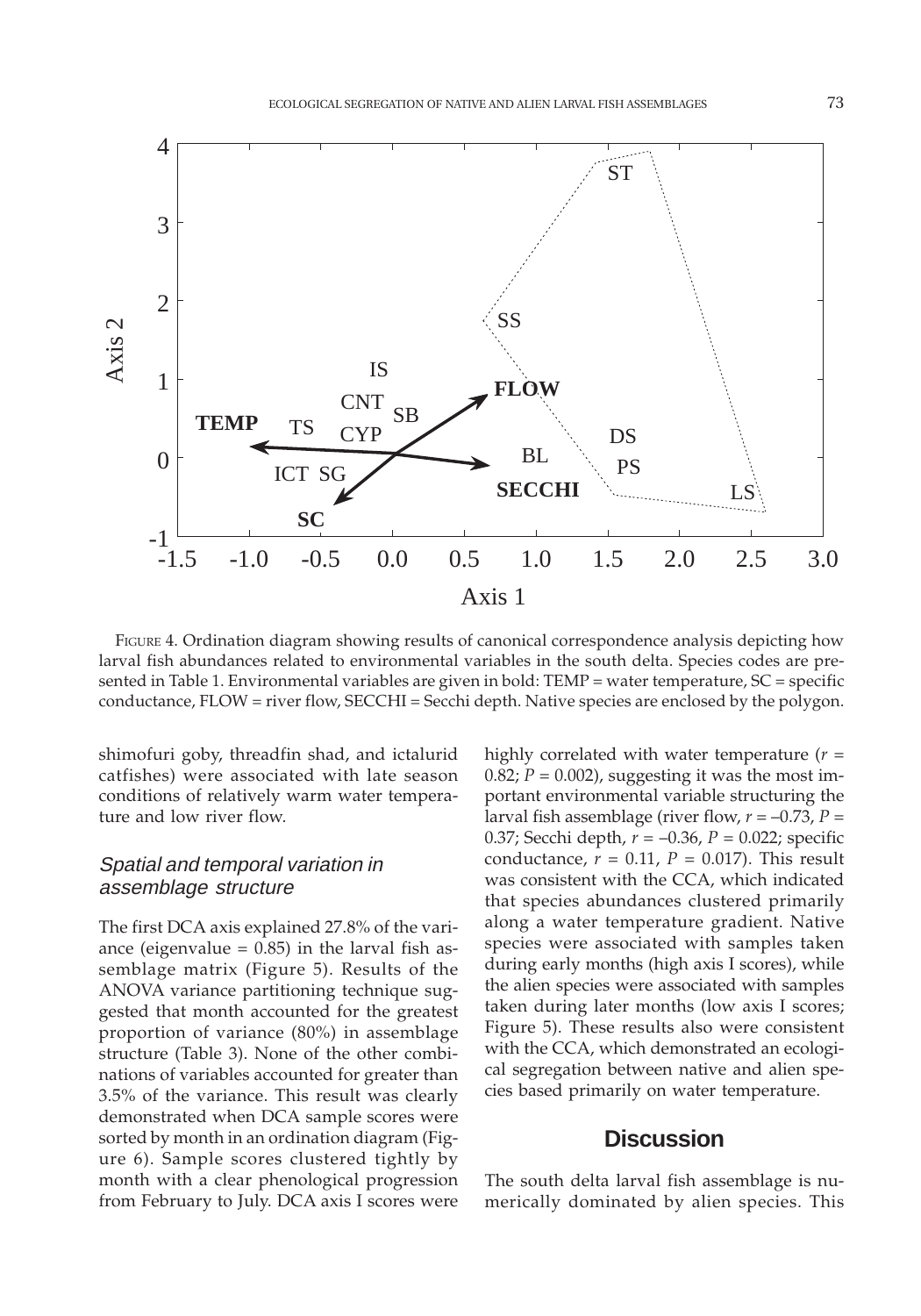

FIGURE 5. Ordination diagrams showing sample scores (top) and species scores (bottom) of a detrended correspondence analysis on larval fish samples collected in the south delta. Axis I is scaled the same on each chart and native species are indicated by an asterisk.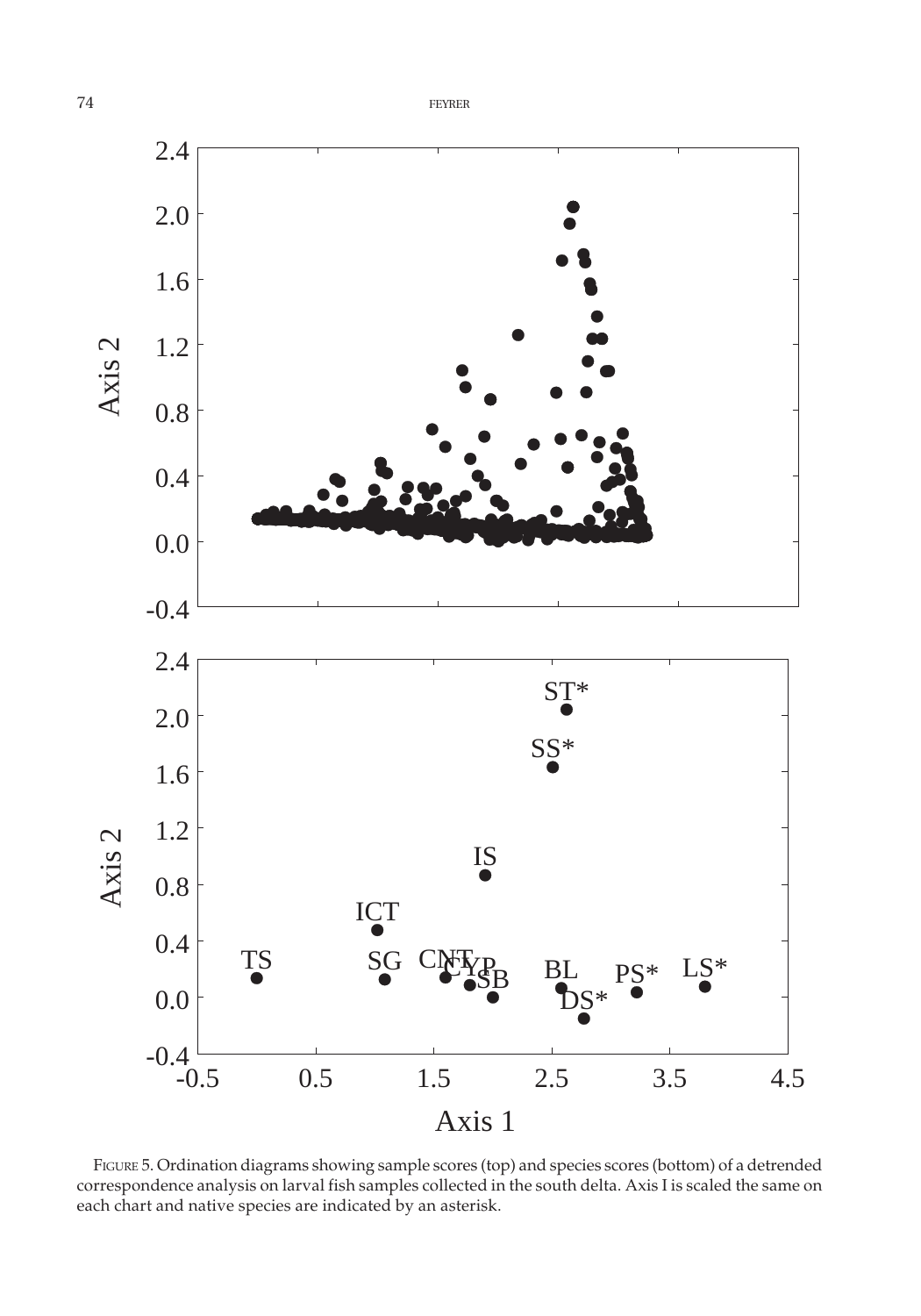TABLE 3. Analysis of three main effects and their interactions on assemblage structure obtained from an ANOVA on detrended correspondence analysis axis I scores. Factor variance components were derived from expected mean squares based on a fixed-effects ANOVA.

| Factor                | df  | <b>MS</b> | % Variance |
|-----------------------|-----|-----------|------------|
| Month $(M)$           | 5   | 247.42    | 80.1       |
| Year $(Y)$            | 5   | 8.38      | 1.8        |
| Site $(S)$            | 6   | 4.42      | 1.3        |
| $M \times Y$          | 23  | 1.99      | 3.5        |
| $M \times S$          | 30  | 0.77      | 1.3        |
| $Y \times S$          | 29  | 0.21      | < 0.1      |
| $M \times Y \times S$ | 132 | 0.19      | 0.6        |

observation is characteristic of other regions of the system (Meng and Matern 2001) and also of the reported juvenile and adult fish assemblage of the south delta (Feyrer and Healey 2003). Results of this study and those of juvenile and adult fish studies in the south delta (Feyrer and Healey 2003) suggest that with the sole exception of prickly sculpin larvae, native species represent approximately 1% of the sampled fish assemblage. The presence of native larvae during the spring suggests that native species may, in fact, spawn in the south delta or at nearby locations when environmental conditions are optimal. However, again with the possible exception of prickly sculpin, such spawning appears to be uncommon for native species because their larval abundances are so low. A likely scenario is that highest abundance of native species occurs during the spring of extremely wet years when larval and juvenile native fishes either migrate or are washed into the south delta after being produced in other locations. The major components of the south delta larval fish assemblage (shimofuri goby, threadfin shad, prickly sculpin, and striped bass) were also shown to be the dominant species downstream in Suisun Marsh (Meng and Matern 2001). However, Suisun Marsh exhibited a greater proportion of native species, especially longfin smelt, a likely result of the marsh's relatively undisturbed habitat and its proximity



FIGURE 6. Ordination diagram showing results of detrended correspondence analysis on larval fish samples collected in the south delta. Sample scores are sorted by month with mean values (±SE) given for each axis.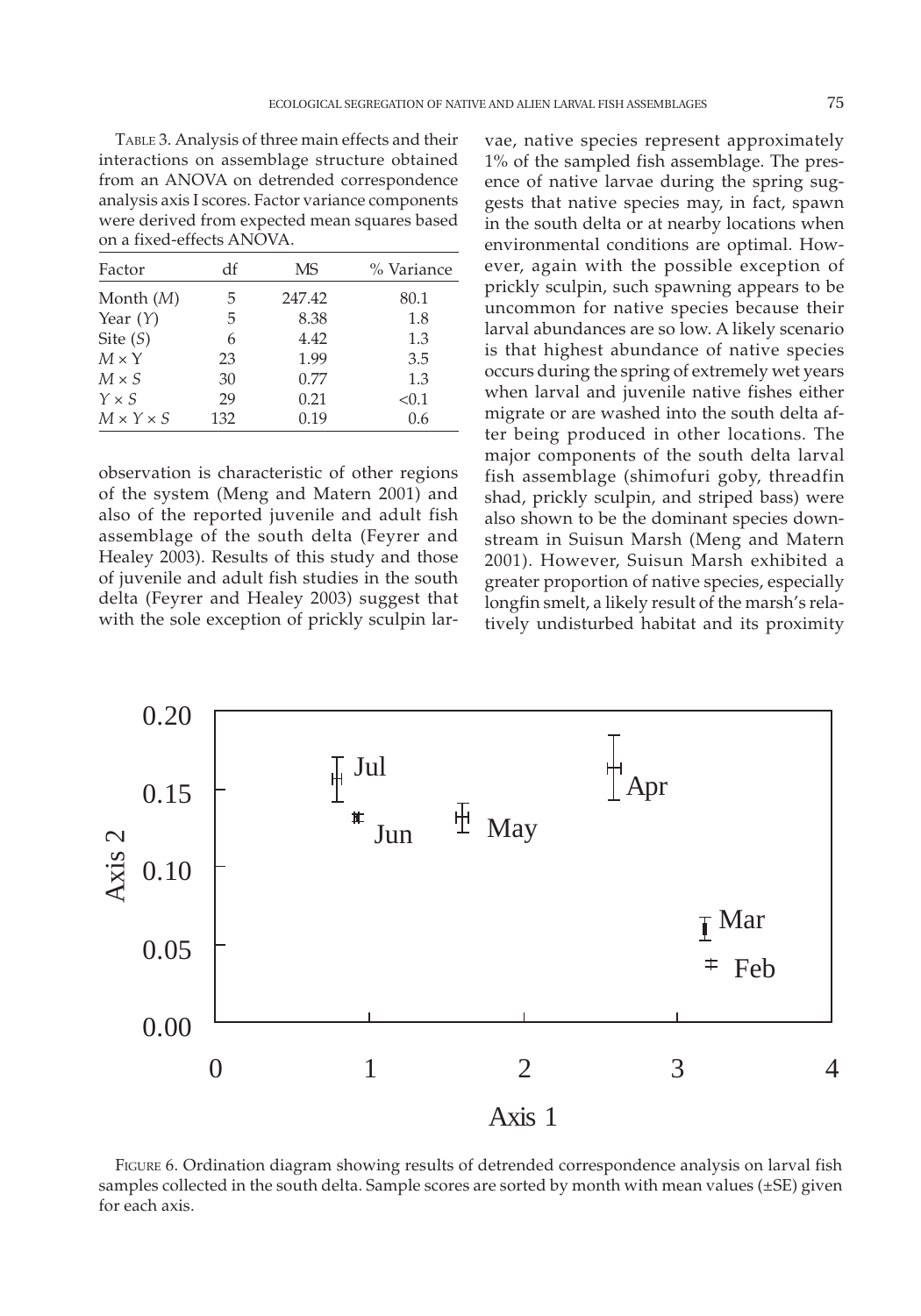to brackish water (Meng and Matern 2001). Gadomski and Barfoot (1998) documented a similar regional separation of native and alien larval fish assemblages in relatively undisturbed and disturbed habitats in the Columbia River basin. Together, these observations support the hypothesis that alien species most commonly become established in highly altered habitats (Ross 1991).

There was a striking temporal separation between the occurrence of native and alien fish larvae in the south delta. Similar to what has been reported in other regions of the system (Marchetti and Moyle 2001; Meng and Matern 2001; Grimaldo et al. 2004; Sommer et al. 2004; both this volume), abundance of native species peaked early in the season, while abundance of alien species peaked later. Results of both multivariate methods were consistent with this observation. CCA showed that native species were associated with cool water temperatures and high river flows, while DCA showed that native species were associated with samples taken early in the year, the time period when such environmental conditions exist. The same methods showed an opposite pattern for the majority of alien species. The temporal segregation of native and alien fish reproductive periods that exists in the Sacramento–San Joaquin Delta system is similar to that observed in the San Juan River, New Mexico and Utah (Gido et al. 1997)

Larval fish assemblages in the south delta exhibited substantial monthly variation within years, but little variation was exhibited spatially among sampling sites. Similarity of assemblages among sites suggests that either the available spawning habitat was equally favorable among sites or they were close enough together in space to allow tidal excursion flows to distribute larvae equally among sites. This observation is consistent with results of Meng and Matern (2001) who found similar assemblages among most sites within Suisun Marsh. Seasonal variation in assemblage structure was persistent among years and was primarily associated with the seasonal occurrence of native and alien species. Water temperature and river flow were the most important environmental variables influencing this pattern. Low water temperatures and high river flows early in the season provide spawning cues for native adult fishes, while high water temperatures and low river flows late in the season favor alien species (Moyle 2002). Of the two variables, water temperature was the most important explaining fish catches. It exhibited the highest importance on the first CCA axis and the strongest correlation with the DCA axis I scores. Additionally, temporal patterns of assemblage structure were persistent over the study period despite the fact that total delta inflow among years differed by as much as 600%, or put in a different context, nearly five standard deviations of the 40-year running average from 1955 to 1995 (not shown; flow data are available online from the California Department of Water Resources' Dayflow Database at http:/ /iep.water.ca.gov/dayflow). This suggests that the majority of spawning by both fish groups will take place only when optimal temperatures are achieved regardless of flow conditions. However, the overall importance of river flow, especially total delta inflow, should not be underemphasized because it is known to influence the availability of spawning and rearing habitat and is positively correlated with the abundance of numerous native and commercially important species (Jassby et al. 1995; Sommer et al. 1997; Kimmerer 2002). It seems likely that there is a certain interaction between temperature, river flow, and other associated variables that produce optimal conditions that drive recruitment of native fishes in the delta.

Interactions with alien species are mechanism that may influence the abundance of native species in the delta (Bennett and Moyle 1996). Given the consistent temporal segregation between the native and alien larval fish assemblages, the opportunity for direct interactions, such as competition, between the two groups is probably relatively small and may not significantly influence native fish recruitment. Other factors that may be important include limited suitable habitat for spawning or rearing caused by anthropogenic disturbances, altered flow regimes or hydrodynamics caused by water exports and flood control facilities, limited food supply caused by food web changes, and predation by other life stages of fishes (Kimmerer et al. 1994; Bennett and Moyle 1996). Other studies have found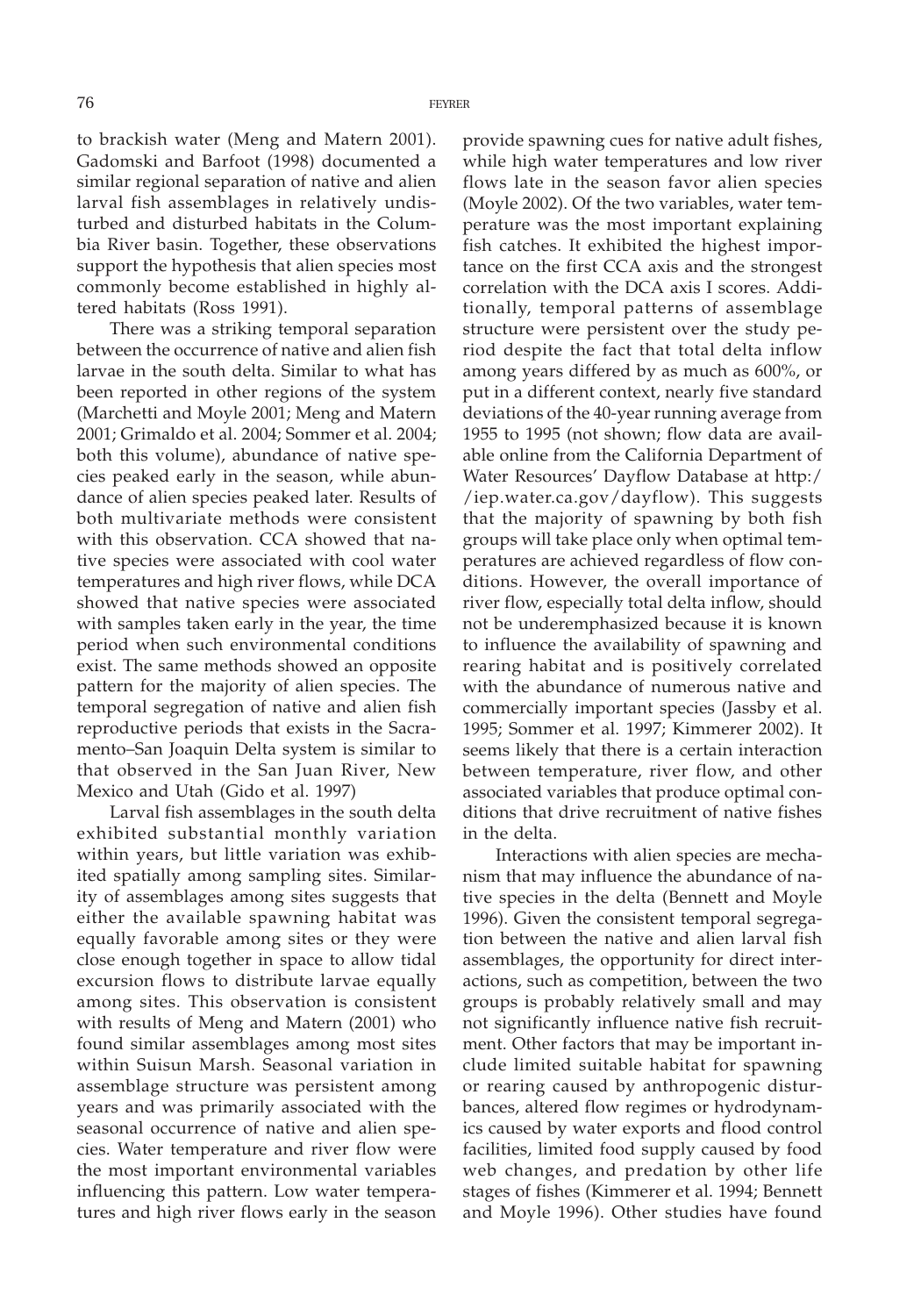that predation or competition by alien species on natives can be significant (Lemly 1985; Meffe 1985; Scoppettone 1993; Marsh and Douglas 1997). A combination of these factors are probably responsible for the poor recruitment of native fishes in the south delta.

The results of this study provide useful and challenging information for resource managers and water project operations in the delta. Because the native larvae are consistently present early in the year and their abundance is tightly correlated with water temperature, water project exports can be scheduled around this time period to minimize direct impacts such as entrainment. The environmental associations among native species and environmental variables described here are consistent with results of other studies on native fishes (Marchetti and Moyle 2000, 2001; Meng and Matern 2001; Feyrer and Healey 2003; Grimaldo et al. 2004). These observations highlight the importance of maintaining flow regimes that resemble natural conditions. Proper flow regimes in California's Central Valley streams benefit native species and probably keep alien species at bay (Marchetti and Moyle 2001; Brown and Ford 2002). Natural flow regimes have also been demonstrated to benefit native fish assemblages in other regions. Travnichek et al. (1995) observed an increase in fish abundance and diversity following enhanced flow regimes in the Tallapoosa River, Alabama. Meffe (1991) noted that a natural flow regime prevented the establishment of alien bluegill *Lepomis macrochirus* in a South Carolina blackwater stream. Additionally, natural flow regimes, such as seasonal flooding, are important in maintaining native fish assemblages in the southwestern United States (Minckley and Meffe 1987; Gido et al. 1997). Although these examples suggest that there is promise in restoring native fishes with natural flow regimes, results of this study suggest that manipulations in flow regimes alone will probably not result in substantial changes in the overall south delta fish assemblage. This conclusion stems from the fact that high assemblage similarity was observed among years in which inflow varied tremendously. Although a natural flow regime will probably enhance the production of native fishes during the spring flow pulse, the production of alien species will also be maintained during summer once the natural spring flow pulse has receded. Therefore, although there may be management options which have the opportunity to enhance production of native species, decreasing the production of alien species in the delta remains a considerable problem.

# **Acknowledgments**

This study was implemented in the field through the direction of S. Spaar with the assistance of many dedicated seasonal technicians. I am grateful to J. Wang for identifying the fish larvae, to P. Nader for laboring through the CALSIM hydrology modeling, to W. Kimmerer and T. Robinson for statistical advice, and to H. Rooks for the original support to conduct this work. Comments by Z. Hymanson, M. Nobriga, S. Matern, J. Orsi, T. Sommer, and two anonymous reviewers improved the manuscript.

#### **References**

- Arthur, J. F., M. D. Ball, and M. Y. Baughman. 1996. Summary of federal and state water project environmental impacts in the San Francisco Bay-Delta Estuary, California. Pages 445–495 *in* J. T. Hollibaugh, editor. San Francisco Bay: the ecosystem. American Association for the Advancement of Science, San Francisco.
- Bennett, W. A., and P. B. Moyle. 1996. Where have all the fishes gone? Interactive factors producing fish declines in the Sacramento-San Joaquin Estuary. Pages 519–542 *in* J. T. Hollibaugh, editor. San Francisco Bay: the ecosystem. American Association for the Advancement of Science, San Francisco.
- Brown, L. R., and T. J. Ford. 2002. Effects of flow on the fish communities of a regulated California river: implications for managing native fishes. River Research and Applications 18:331–342.
- Feyrer, F., and M. P. Healey. 2003. Fish community structure and environmental correlates in the highly altered southern Sacramento-San Joaquin Delta. Environmental Biology of Fishes 66:123–132.
- Gadomski, D. M., and C. A. Barfoot. 1998. Diel and distributional patterns of fish embryos and larvae in the lower Columbia and Deschutes rivers. Environmental Biology of Fishes 51:353–368.
- Gauch, H. G. 1982. Multivariate analysis in community ecology. Cambridge University Press, Cambridge.
- Gido, K. B., D. L. Propst, and M. C. Molles, Jr. 1997. Spatial and temporal variation of fish communi-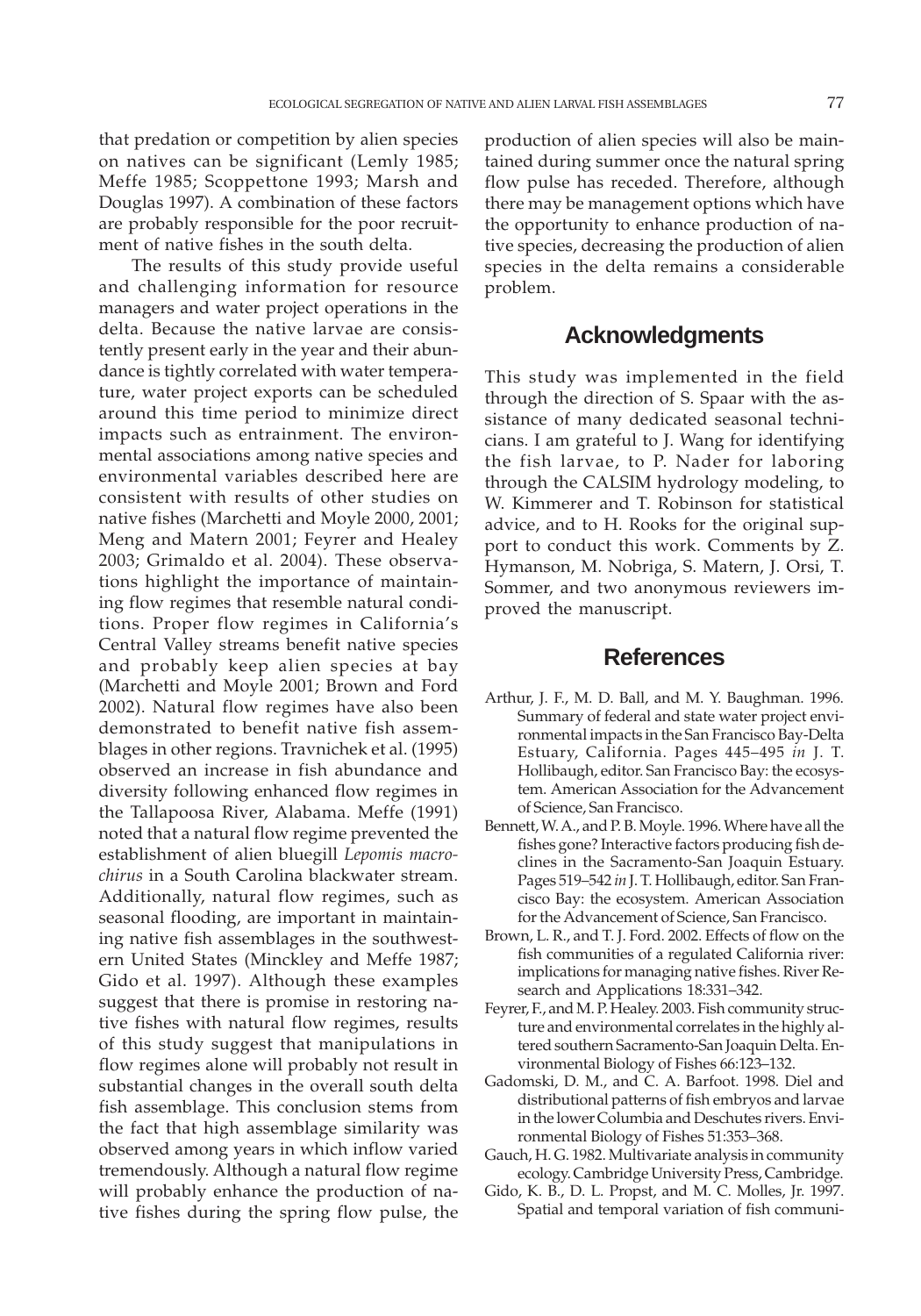ties in secondary channels of the San Juan River, New Mexico and Utah. Environmental Biology of Fishes 49:417–434.

- Grimaldo, L. F., R. E. Miller, C. M. Peregrin, and Z. P. Hymanson. 2004. Spatial and temporal distribution of native and alien ichthyoplankton in three habitat types of the Sacramento–San Joaquin Delta. Pages 81–96 *in* F. Feyrer, L. R. Brown, R. L. Brown, and J. J. Orsi, editors. American Fisheries Society, Symposium 39, Bethesda, Maryland.
- Harvey, B. C. 1991. Interaction of abiotic and biotic factors influences larval fish survival in an Oklahoma stream. Canadian Journal of Fisheries and Aquatic Sciences 48:1476–1480.
- Houde, E. D. 1987. Fish early life history dynamics and recruitment variability. Pages 17–29 *in* R. D. Hoyt, editor. 10th annual larval fish conference. American Fisheries Society, Symposium 2, Bethesda, Maryland.
- Jassby, A. D., W. J. Kimmerer, S. G. Monismith, C. Armor, J. E. Cloern, T. M. Powell, J. R. Schubel, and T. J. Vendlinski. 1995. Isohaline position as a habitat indicator for estuarine populations. Ecological Applications 5:272–289.
- Keller, A. A., G. Klein-MacPhee, and J. St. Onge Burns. 1999. Abundance and distribution of ichthyoplankton in Narragansett Bay, Rhode Island, 1989–1990. Estuaries 22:149–163.
- Kimmerer, W. J., E. Gartside, and J. J. Orsi. 1994. Predation by an introduced clam as the likely cause of substantial declines in zooplankton of San Francisco Bay. Marine Ecology Progress Series 113:81–93.
- Kimmerer, W. J. 2002. Effects of freshwater flow on abundance of estuarine organisms: physical effects or trophic linkages. Marine Ecology Progress Series 243:39–55.
- Lazzari, M. A. 2001. Dynmanics of larval fish abundance in Penobscot Bay, Maine. Fisheries Bulletin 99:81–93.
- Legendre, P., and L. Legendre. 2000. Numerical ecology. Developments in Environmental Modeling 20. Elsevier Science BV, Amsterdam.
- Lemly, A. D. 1985. Suppression of native fish populations by green sunfish in first-order streams of Piedmont, North Carolina. Transactions of the American Fisheries Society 114:705–712.
- Letcher, B. H., J. A. Rice, L. B. Crowder, and K. A. Rose. 1996. Variability in survival of larval fish: disentangling components with a generalized individualbased model. Canadian Journal of Fisheries and Aquatic Sciences 53:787–801.
- Marchetti, M. P., and P. B. Moyle. 2000. Spatial and temporal ecology of native and introduced fish larvae in lower Putah Creek, California. Environmental Biology of Fishes 58:75–87.
- Marchetti, M. P., and P. B. Moyle. 2001. Effects of flow regime on fish assemblages in a regulated California stream. Ecological Applications 11:530–539.
- Marsh, P. C., and M. E. Douglas. 1997. Predation by introduced fishes on endangered humpback chub

and other native species in the Little Colorado River, Arizona. Transactions of the American Fisheries Society 126:343–346.

- Meffe, G. K. 1985. Predation and species replacement in American southwestern fishes: a case study. Southwestern Naturalist 30:173–187.
- Meffe, G. K. 1991. Failed invasion of a southeastern blackwater stream by bluegills: implications for conservation of native communities. Transactions of the American Fisheries Society 120:333–338.
- Meng, L., and S. A. Matern. 2001. Native and introduced larval fishes of Suisun Marsh, California: the effects of freshwater flow. Transactions of the American Fisheries Society 130:750–765.
- Minckley, W. L., and G. K. Meffe. 1987. Differential selection by flooding in stream fish communities of the arid American southwest. Pages 93–104 *in* W. J. Matthews and D. C. Heins, editors. Community and evolutionary ecology of North American stream fishes. University of Oklahoma Press, Norman.
- Moyle, P. B. 2002. Inland fishes of California. Revised and expanded. University of California Press, Berkeley.
- Moyle, P. B. 1986. Fish introductions into North America: patterns and ecological impact. Pages 27–43 *in* H. A. Mooney and J. A. Drake, editors. Ecology of biological invasions of North America and Hawaii. Springer-Verlag, New York.
- Nichols, F. H., J. E. Cloern, S. N. Luoma, and D. H. Peterson. 1986. The modification of an estuary. Science 231:567–573.
- Powles, H., F. Auger, and G. J. Fitzgerald. 1984. Nearshore ichthyoplankton of a north temperate estuary. Canadian Journal of Fisheries and Aquatic Sciences 41:1653–1663.
- Ross, S. T. 1991. Mechanisms structuring stream fish assemblages: are there lessons from introduced species? Environmental Biology of Fishes 30:359–368.
- Scoppettone, G. G. 1993. Interactions between native and nonnative fishes of the upper Muddy River, Nevada. Transactions of the American Fisheries Society 122:599–608.
- Sommer, T. R., W. C. Harrell, R. Kurth, F. Feyrer, S. C. Zeug, and G. O'Leary. 2004. Ecological patterns of early life stages of fishes in a large river-floodplain of the San Francisco Estuary. Pages 111–123 *in* F. Feyrer, L. R. Brown, R. L. Brown, J. J. Orsi. Early life history of fishes in the San Francisco Estuary and watershed. American Fisheries Society, Symposium 39, Bethesda, Maryland.
- Sommer, T., R. Baxter, and B. Herbold. 1997. Resilience of splittail in the Sacramento–San Joaquin Estuary. Transactions of the American Fisheries Society 126:961–976.
- ter Braak, C. J. F., and P. Smilauer. 1998. CANOCO reference manual and user's guide to CANOCO for Windows: software for canonical community ordination (version 4). Microcomputer Power, Ithaca, New York.

Travnichek, V. H., M. B. Bain, and M. J. Maceina. 1995.